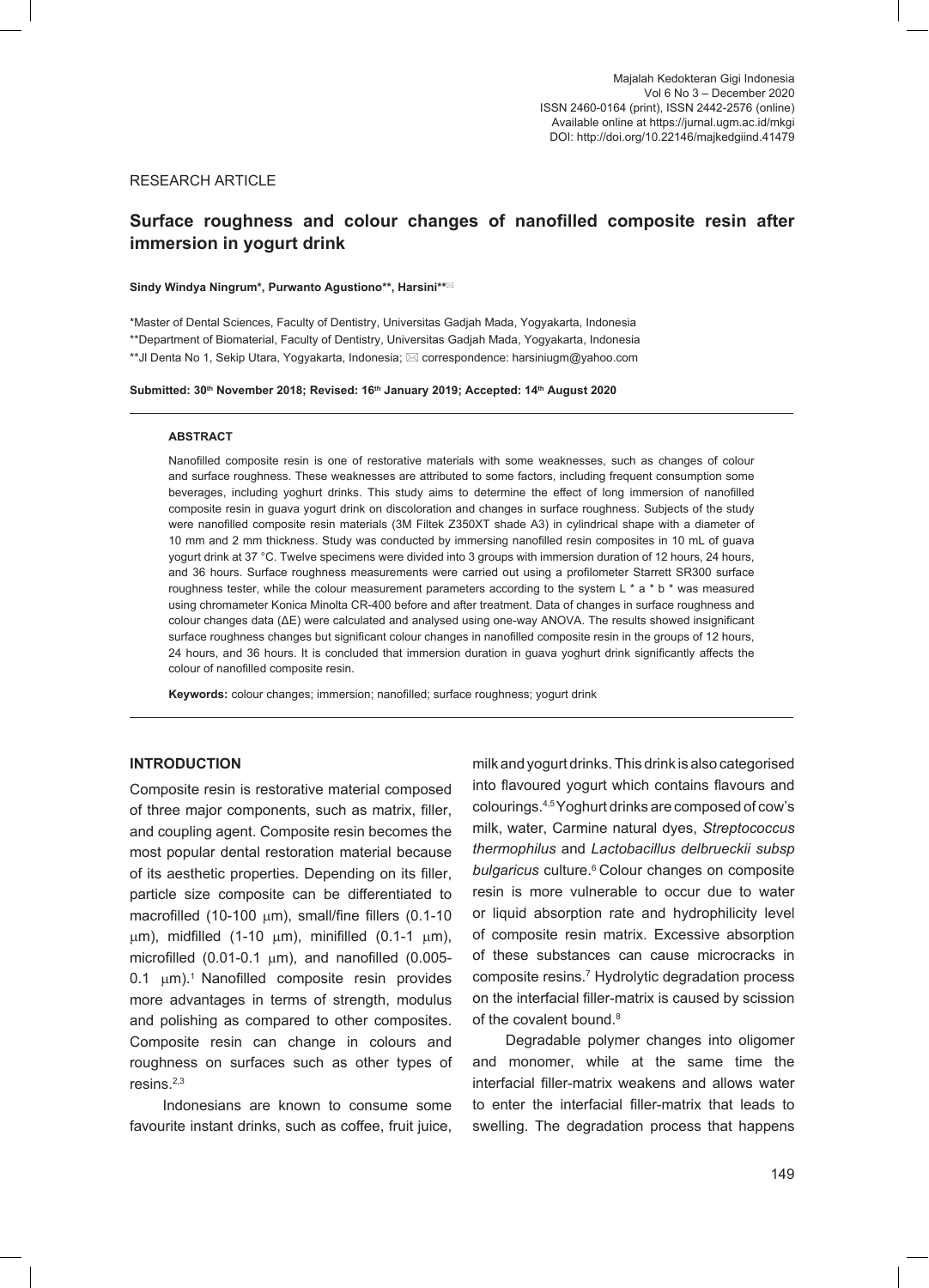Majalah Kedokteran Gigi Indonesia. December 2020; 6(3): 149 – 153 ISSN 2460-0164 (print) ISSN 2442-2576 (online)

progressively causes microstructure changes through formation of porosity, where oligomers and monomers are released. This process is known as degradation process, which causes the roughness on composite resins surfaces.<sup>9</sup> The degradation process in the polymer matrix causes changes in surface roughness on the composite resin because it leaves filler bumps.10 Constant consumption of acidic drinks are closely related to changes in the coarser surface of matrix polymer restoration.11 The roughness of composite resin surfaces can increase bacterial growth, secondary caries, gingival inflammation and surface staining.<sup>1</sup> The aim of this study was to determine the effect of nanofilled composite resin immersion duration using guava yogurt drink on the surface roughness and colour changes.

#### **MATERIALS AND METHODS**

This study used an experimental laboratory method with pre-test and post-test design. It used nanofilled composite resin (3M Filtek Z350XT shade A3) in cylindrical shaped with diameter 0f 10 mm and thickness of 2 mm (ISO 4049 (2000)) that were made using fiberglass mould. Twelve samples were divided into three treatment groups, were soaked in yoghurt drinks for 12 hours, 24 hours, and 36 hours. The estimated length of exposure time of the composite with every 1 glass of drink consumption is 1 minute, $12$  so that 12 hours of immersion is assumed to be equal with regular consumption of yogurt drinks once a day for  $\pm$  2 years, 24 hours of immersion is assumed to be equal with regular consumption of yogurt drink once a day for ± 4 years, and 36 hours of immersion is assumed to be equal with regular consumption of yogurt drink once a day for  $\pm$  6 years. The making of samples and measurement of surface roughness was done at Integrated Research Laboratory Faculty of Dentistry Universitas Gadjah Mada and the measurement of colour change was done at Laboratory of Public Service Unit Faculty of Agricultural Technology Universitas Gadjah Mada.

The fiberglass walls and the base of the mold were smeared with vaseline and the composite

resin was put into the mould by using plastic instruments. A sheet of celluloid strip was placed on top of the sample and a 1 kg weight was put on top for around 5 minutes to obtain a flat and smooth surface.

Irradiation was carried out by using light curing unit for 20 seconds, then the hardened composite resin was removed from the mould. After that, the samples were put in a beaker glass containing artificial saliva with a pH of 6.8 for 24 hours at a temperature of 37 °C. Soaking in the artificial saliva was intended to adjust it to the condition of the oral cavity.1

Samples which had been soaked in artificial saliva for 24 hours with temperature of 37 °C were divided into 3 groups randomly, then rinsed with aquadest, dried with tissues, and their surface roughness was measured using profilometer Starrett SR300 surface roughness tester. Meanwhile, the color was measured using chromameter Konica Minolta CR-400. Results of the colour measurements are the initial colour of the samples.

Guava flavoured packed in 250 mL plastic bottle in pink colour was poured into 12 conical tube with 10 ml in each tube. Specimens were put into the individual conical tubes and marked with number 1 to 4 for group A, 5 to 8 for group B and 9 to 12 for group C. Every conical tube was incubated with temperature of 37 °C. Specimens that have been treated according to the time specified were taken from the conical tube by using tweezer, rinsed using aquadest, and dried by using tissue. The next step was the surface roughness measurement and colour changes.

The differences of surface roughness between before and after treatments were calculated, then processed statistically. Data were tested using one-way analysis of variance (ANOVA) test with confidence level of 95% or ( $\alpha$ =0.05). When the result was significant, it was proceeded with the least significance different (LSD) test.

# **RESULTS**

The measurement of initial and final result generated the average and the standard deviation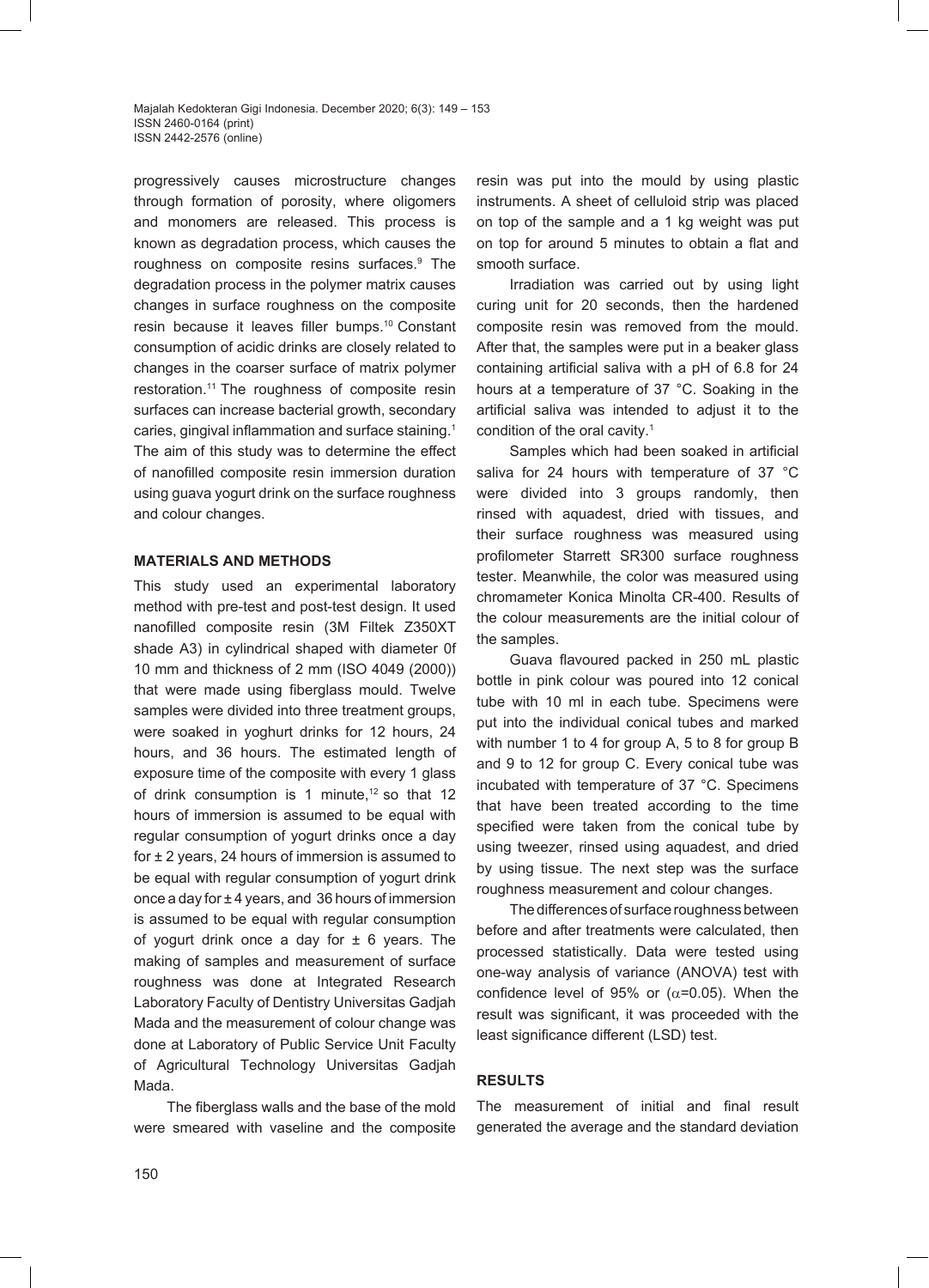**Table 1.** The average and standard deviation of immersion time in guava flavoured yoghurt drink towards the colour changes of nanofilled composite resin

| Immersion time |          | n | Average ± standard<br>deviation |
|----------------|----------|---|---------------------------------|
|                | 12 hours |   | $7.47 \pm 2.61$                 |
|                | 24 hours |   | $8.44 \pm 0.85$                 |
|                | 36 hours |   | $1272+223$                      |
|                |          |   |                                 |

**Table 2.** The average and standard deviation of immersion time in guava flavoured yoghurt drink towards the changes in surface roughness of nanofilled composite resin

| Immersion time | n | Average ± standard<br>deviation |
|----------------|---|---------------------------------|
| 12 hours       |   | $0.21 \pm 0.20$                 |
| 24 hours       |   | $0.24 \pm 0.26$                 |
| 36 hours       |   | $0.26 \pm 0.16$                 |

**Table 3.** Result of normality test for colour changes

| Groups   | <b>Statistic</b> | Level of<br>freedom | Significance |
|----------|------------------|---------------------|--------------|
| 12 hours | 0.981            |                     | 0.910        |
| 24 hours | 0.903            |                     | 0.447        |
| 36 hours | 0.894            |                     | 0.401        |

**Table 4.** Result of normality test for changes in surface roughness

| Groups   | <b>Statistic</b> | Level of<br>freedom | Significance |
|----------|------------------|---------------------|--------------|
| 12 hours | 0.797            |                     | 0.097        |
| 24 hours | 0.767            |                     | 0.055        |
| 36 hours | 0.814            |                     | 0.130        |

of colour changes (ΔE) as presented in Table 1. While the average and standard deviation of changes in surface roughness nanofilled composite resin as presented in Table 2.

The colour changes of nanofilled composite resin after immersion in guava flavoured yoghurt drink showed an increasing trend from immersion time of 12 hours, 24 hours and 36 hours. The biggest changes occurred in the 36 hours of immersion time and the smallest was found in the 12 hours immersion time, while the changes in surface roughness of nanofilled composite

resin also showed an increase from immersion time of 12, 24 and 36 hours in guava flavoured yoghurt drink.

The result of normality test indicated normal distribution. Hence, since the data is scattered around the mean line, it shall be tested further using the homogeneity test. Homogeneity test was done using Levene's test with significance results of 0.088 (p>0.05) on colour changes and 0.516 (p>0.05) on changes in surfaces roughness. This result indicates that the data is homogen.

The result from one-way ANOVA test on colour changes shows an F value of 7.495 with significance level of 0.012 (p<0.05), which shows that immersion time in guava flavoured yoghurt drink has significantly affected the colour changes in nanofilled composite resin (Table 5). Meanwhile, one-way ANOVA test on changes in surface roughness shows an F value of 0,046 with significance of 0.956 (p>0.05) (Table 6). In other words, the immersion time in guava flavoured yoghurt drink brings no significant effect on the changes in surface roughness of nanofilled composite resin. LSD test result shows that there is no significant difference in the results between 12 hours group and 24 hours group. The result of the 36 hours group shows significant difference as compared to that of 12 hours group and 24 hours group.

#### **DISCUSSION**

Based on the provided data, there is an increase on colour changes and surface roughness along with the increasing immersion time. It denotes that immersion time significantly affects the colour changes of nanofilled composite resin, as indicated by the increasing surface roughness in this research. However, it is also revealed that immersion time did not significantly affect the changes in surface roughness.

Yoghurt drinks are composed of cow's milk, water, Carmine natural dyes, and *Streptococcus thermophilus* and *Lactobacillus delbrueckii subsp bulgaricus* culture.6 Composite resin matrix has hydrophilic properties that can influence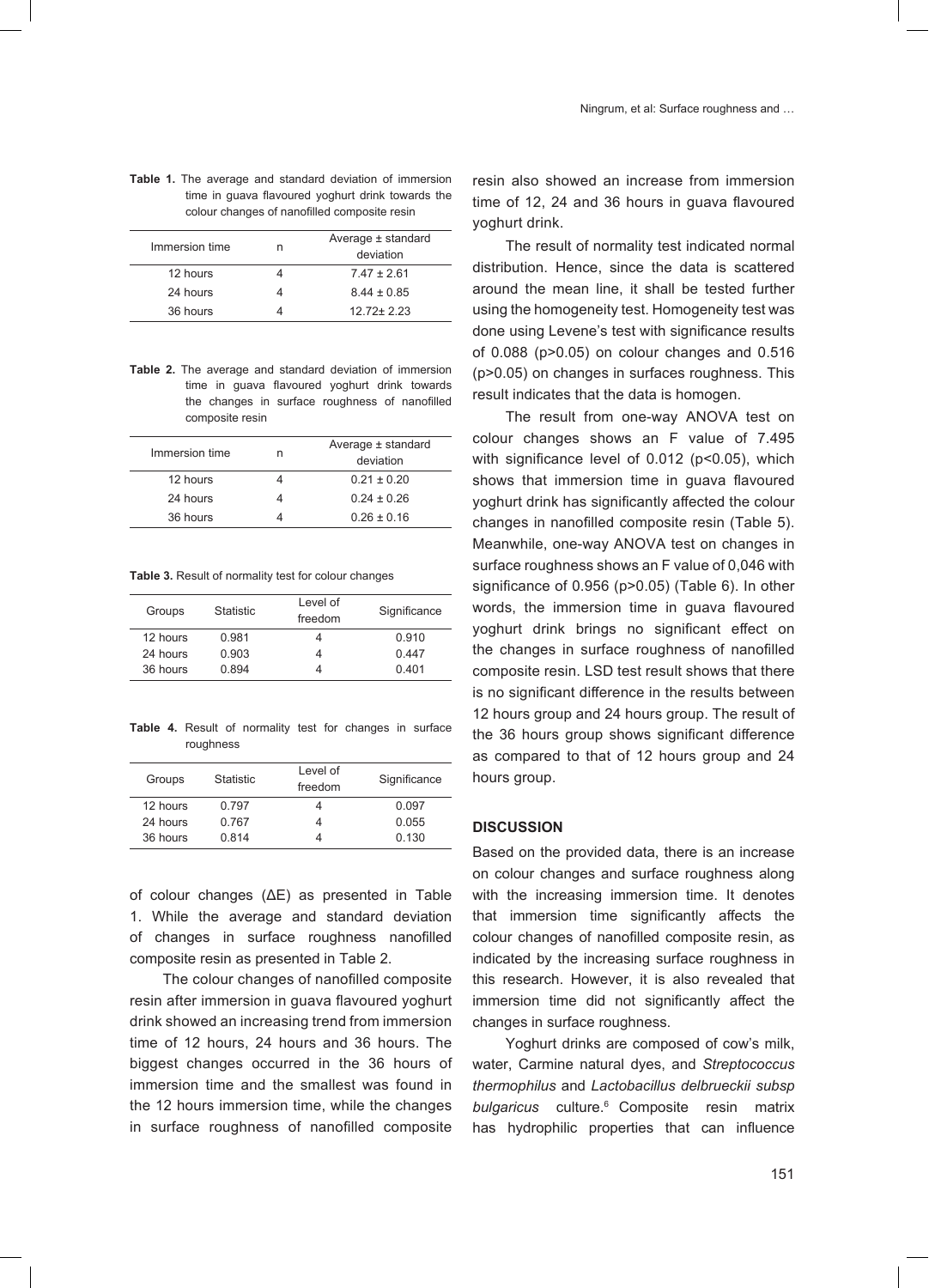Majalah Kedokteran Gigi Indonesia. December 2020; 6(3): 149 – 153 ISSN 2460-0164 (print) ISSN 2442-2576 (online)

**Table 5.** One-way ANOVA test result on colour changes

| Source of variation | Number of Quadrates | Level of freedom | Mean squared |       | Significance |
|---------------------|---------------------|------------------|--------------|-------|--------------|
| Between Groups      | 62.385              |                  | 31.192       | 7.495 | $0.012*$     |
| In Groups           | 37.458              | 9                | 4.162        |       |              |
| Total               | 99.842              |                  |              |       |              |

(\*) there is a significant difference (p<0.05)

| Table 6. One-way ANOVA test result on changes in surface roughness |  |  |
|--------------------------------------------------------------------|--|--|
|--------------------------------------------------------------------|--|--|

| Source of variation   | Number of Quadrates | Level of freedom | Mean squared |       | Significance |
|-----------------------|---------------------|------------------|--------------|-------|--------------|
| <b>Between Groups</b> | 0.004               |                  | 0.002        | 0.046 | 0.956        |
| In Groups             | 0.406               |                  | 0.045        |       |              |
| Total                 | 0.410               |                  |              |       |              |

**Table 7.** Mean difference of LSD test result on colour changes

| Immersion time | 12 hours                 | 24 hours                 | 36 hours                 |
|----------------|--------------------------|--------------------------|--------------------------|
| 12 hours       | $\overline{\phantom{a}}$ |                          |                          |
| 24 hours       | 0.97                     | $\overline{\phantom{a}}$ |                          |
| 36 hours       | $5.25*$                  | $4.27*$                  | $\overline{\phantom{a}}$ |

(\*) there is a significant difference (p<0.05)

absorption and adsorption of carmine pigment and water. Nanofilled composite resin that was used in this research contains resin matrix bis-GMA, UDMA, TEGDMA, PEGDMA, and bis-EMA and the biggest hydrophilicity level composite resin matrix is TEGDMA, followed by bis-GMA, UDMA and HMDMA.<sup>13</sup> Hydrophilicity level in matrix is influenced by the presence of ester group and hydroxyl group that cause water to undergo resorption inside the composite resin matrix. Next, hydrolytic degradation process happened through scission process of covalent bonds on matrix polymer till water is absorbed on the interfacial filler-matrix and caused the swelling of matrix polymer.<sup>8,9</sup>

Degradation process arises progressively and may lead to microstructure changes through porosity formation until oligomers and monomers are released.9 The release of matrix monomers will leave filler bumps that changes the surface roughness.10

Amount of changes in surface roughness of composite resin depends on type and composition of drink, how long the drink contacts with composite

resin while consumed, and type of composite resin.14 These studies strengthen results that acid composition in yoghurt drink can cause changes in surface roughness, depending on acidity level (pH) and the immersion time of composite resin, which is above 36 hours. Hence, the colour changes and the level of surface roughness of the nanofilled composite resin may continue to increase along with the longer immersion time of more than 36 hours.

# **CONCLUSION**

The colour changes in the nanofilled composite resin showed a significant change in the immersion time of 12, 24, and 36 hours, but the surface roughness of the composite resin had not changed significantly in that period.

#### **REFERENCES**

1. Anusavice KJ, Shen C, Rawls HR. Phillips' science of dental materials, 12<sup>th</sup> ed. St. Louis: Saunders; 2013. 275-306. https://wwwclinicalkey-com.ezproxy.ugm.ac.id/#!/browse/